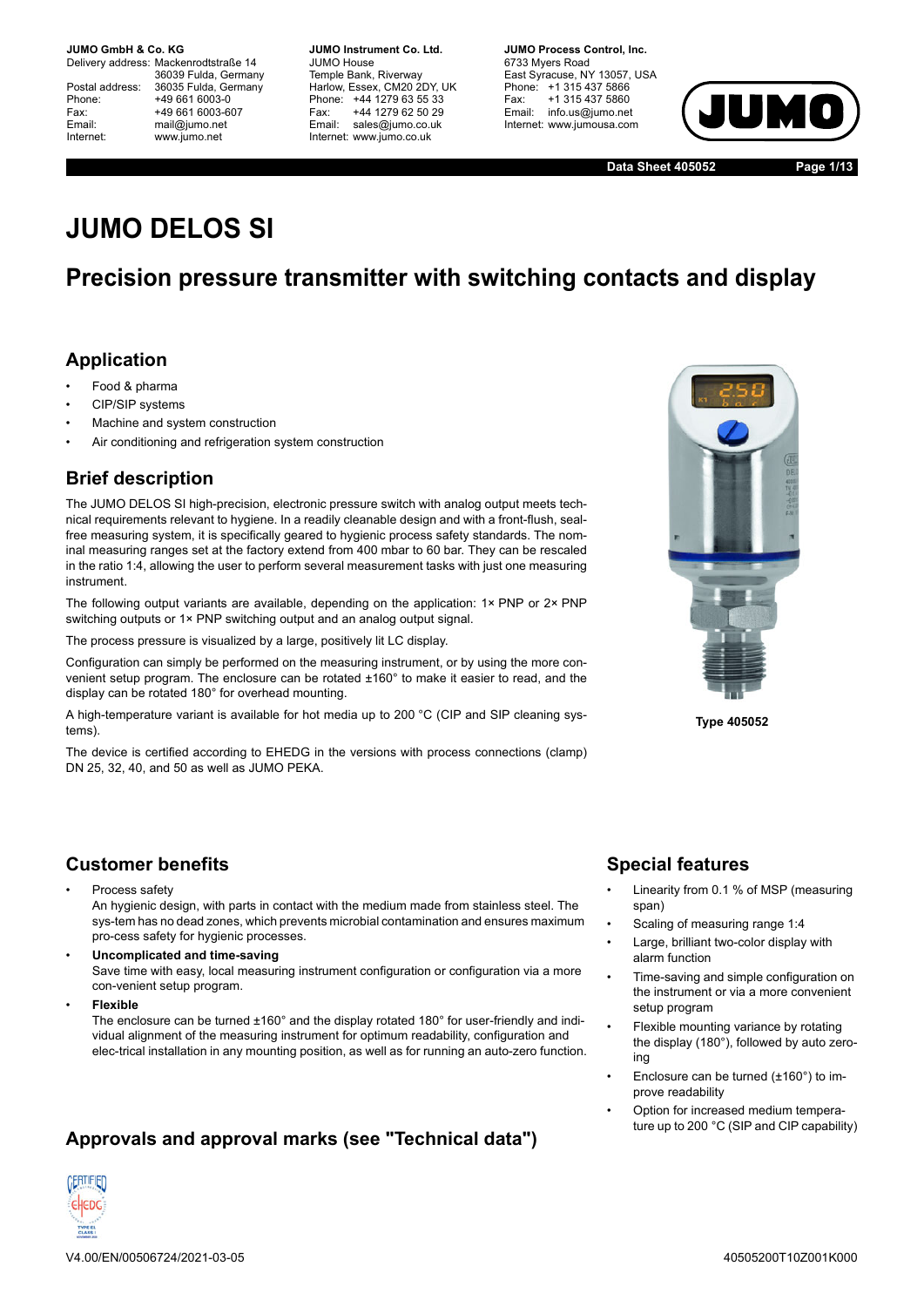Delivery address: Mackenrodtstraße 14 36039 Fulda, Germany<br>Postal address: 36035 Fulda, Germany Phone: +49 661 6003-0<br>
Fax: +49 661 6003-6<br>
Email: mail@jumo.net +49 661 6003-607 mail@jumo.net Internet: www.jumo.net

**JUMO Instrument Co. Ltd.** JUMO House Temple Bank, Riverway<br>Harlow, Essex, CM20 2DY, UK Phone: +44 1279 63 55 33<br>Fax: +44 1279 62 50 29 +44 1279 62 50 29 Email: sales@jumo.co.uk Internet: www.jumo.co.uk

**JUMO Process Control. Inc.** 6733 Myers Road East Syracuse, NY 13057, USA Phone: +1 315 437 5866<br>Fax: +1 315 437 5860 Email: info.us@jumo.net Internet: www.jumousa.com



**Data Sheet 405052 Page 2/13**

# **Block diagram**



## **Technical data**

## **General Information**

| Reference conditions                   | DIN 16086 and DIN EN 60770                                                                                     |
|----------------------------------------|----------------------------------------------------------------------------------------------------------------|
| Sensor system                          | Silicon sensor with stainless steel separating diaphragm                                                       |
| Pressure transfer means                | Synthetic oil (silicon oil), FDA-compliant oil                                                                 |
| Permissible load changes               | $> 10$ million                                                                                                 |
| Location                               |                                                                                                                |
| Mounting position                      | Any                                                                                                            |
| Position-dependent zero point offset   | Device standing upright, process connection on bottom                                                          |
| Basic type 000 standard                | $\leq$ 1 mbar                                                                                                  |
| Basic type 004 high-temperature design | $\leq 10$ mbar                                                                                                 |
| Display                                | Positively lit display                                                                                         |
| Alignment                              | Display can be rotated 180° via software                                                                       |
|                                        | Enclosure rotatable $\pm 160^\circ$ (use the combination tool supplied)                                        |
| Size                                   | Display field $16 \times 26$ mm, font size 7 mm, $2 \times 4$ -digit                                           |
| Color                                  | Normal operation: amber-colored                                                                                |
| Switching state display                | K1, K2                                                                                                         |
| Measuring unit                         | mbar, bar, kPa, MPa, psi, %                                                                                    |
| Operation                              |                                                                                                                |
| Local                                  | Via control element under the screw plug with combination tool or $0.5 \times 3$ screwdriver<br>or 2AF hex key |
| Setup interface                        | Pin 5 of the M12 $\times$ 1 round plug                                                                         |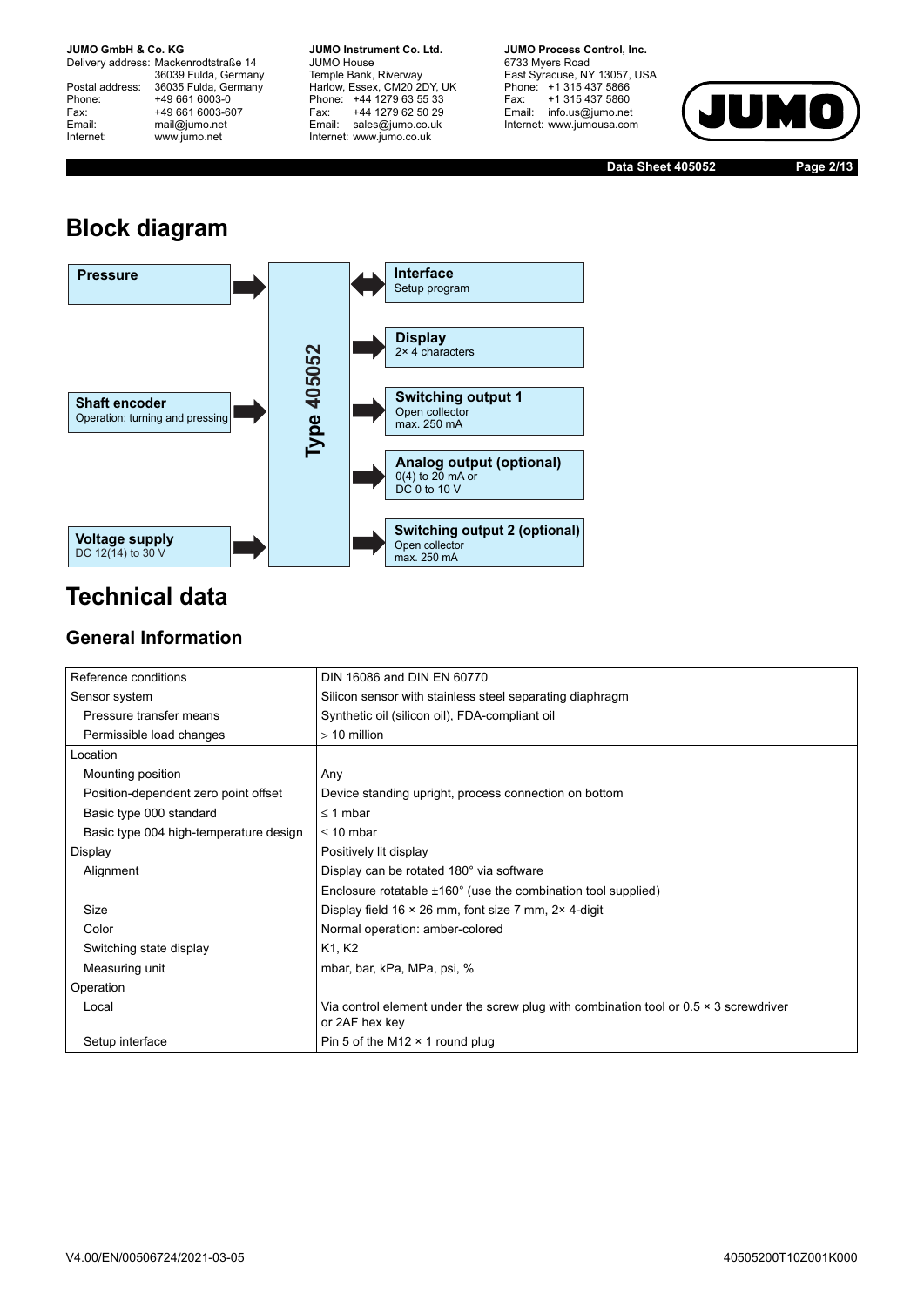Delivery address: Mackenrodtstraße 14 36039 Fulda, Germany<br>Postal address: 36035 Fulda, Germany Phone: +49 661 6003-0<br>
Fax: +49 661 6003-6<br>
Email: mail@jumo.net +49 661 6003-607 mail@jumo.net Internet: www.jumo.net

**JUMO Instrument Co. Ltd.** JUMO House Temple Bank, Riverway<br>Harlow, Essex, CM20 2DY, UK Phone: +44 1279 63 55 33<br>Fax: +44 1279 62 50 29 +44 1279 62 50 29 Email: sales@jumo.co.uk Internet: www.jumo.co.uk

**JUMO Process Control. Inc.** 6733 Myers Road East Syracuse, NY 13057, USA Phone: +1 315 437 5866<br>Fax: +1 315 437 5860 Fax: +1 315 437 5860<br>Email: info.us@jumo.net Internet: www.jumousa.com



**Data Sheet 405052 Page 3/13**

### **Measuring range and accuracy**

| Nominal measuring range                                                                                                                         | Linearity <sup>a</sup> | Accuracy at        |                                | Long-term         | Overload              | Burst pres-    |
|-------------------------------------------------------------------------------------------------------------------------------------------------|------------------------|--------------------|--------------------------------|-------------------|-----------------------|----------------|
|                                                                                                                                                 |                        | 20 °C <sup>d</sup> | $-20$ to $+75$ °C <sup>e</sup> | stabilityb        | capacity <sup>c</sup> | sure           |
| bar                                                                                                                                             | % MSP                  | % MSP              | % MSP                          | % MSP<br>per year | bar                   | bar            |
| 0 to 0.4 bar relative pressure                                                                                                                  | 0.15                   | 0.35               | 0.7                            | $\leq 0.2$        | 1.6                   | $\overline{2}$ |
| 0 to 1 bar relative pressure                                                                                                                    | 0.15                   | 0.3                | 0.6                            |                   | 4                     | 5              |
| 0 to 4 bar relative pressure                                                                                                                    | 0.1                    | 0.25               | 0.5                            |                   | 16                    | 20             |
| 0 to 10 bar relative pressure                                                                                                                   | 0.1                    | 0.25               | 0.5                            |                   | 40                    | 50             |
| 0 to 25 bar relative pressure                                                                                                                   | 0.1                    | 0.25               | 0.5                            |                   | 100                   | 125            |
| 0 to 60 bar relative pressure                                                                                                                   | 0.1                    | 0.25               | 0.5                            |                   | 240                   | 300            |
| -0.4 to +0.4 bar relative pressure                                                                                                              | 0.15                   | 0.35               | 0.7                            |                   | 1.6                   | 2              |
| -1 to +1 bar relative pressure                                                                                                                  | 0.15                   | 0.3                | 0.6                            |                   | 4                     | 5              |
| -1 to +3 bar relative pressure                                                                                                                  | 0.1                    | 0.25               | 0.5                            |                   | 16                    | 20             |
| -1 to +9 bar relative pressure                                                                                                                  | 0.1                    | 0.25               | 0.5                            |                   | 40                    | 50             |
| -1 to +24 bar relative pressure                                                                                                                 | 0.1                    | 0.25               | 0.5                            |                   | 100                   | 125            |
| 0 to 0.4 bar absolute pressure                                                                                                                  | 0.15                   | 0.35               | 0.7                            |                   | 1.6                   | 2              |
| 0 to 1 bar absolute pressure                                                                                                                    | 0.15                   | 0.3                | 0.6                            |                   | 4                     | 5              |
| 0 to 4 bar absolute pressure                                                                                                                    | 0.1                    | 0.25               | 0.5                            |                   | 16                    | 20             |
| 0 to 10 bar absolute pressure                                                                                                                   | 0.1                    | 0.25               | 0.5                            |                   | 40                    | 50             |
| 0 to 25 bar absolute pressure                                                                                                                   | 0.1                    | 0.25               | 0.5                            |                   | 100                   | 125            |
| 0 to 60 bar absolute pressure<br>2010 - Indiana de Maria de La Caractería de Maria de Maria de Maria de Maria de Maria de Maria de Maria de Mar | 0.1                    | 0.25               | 0.5                            |                   | 240                   | 300            |

Linearity according to limit point setting

<sup>b</sup> Reference conditions DIN EN 61298-1

<sup>c</sup> All pressure transmitters are vacuum-proof.

<sup>d</sup> Includes: linearity, hysteresis, repeatability, deviation of measuring range initial value and measuring range end value

e Includes: linearity, hysteresis, repeatability, deviation of measuring range initial value and measuring range end value, thermal effect on measuring range start and measuring span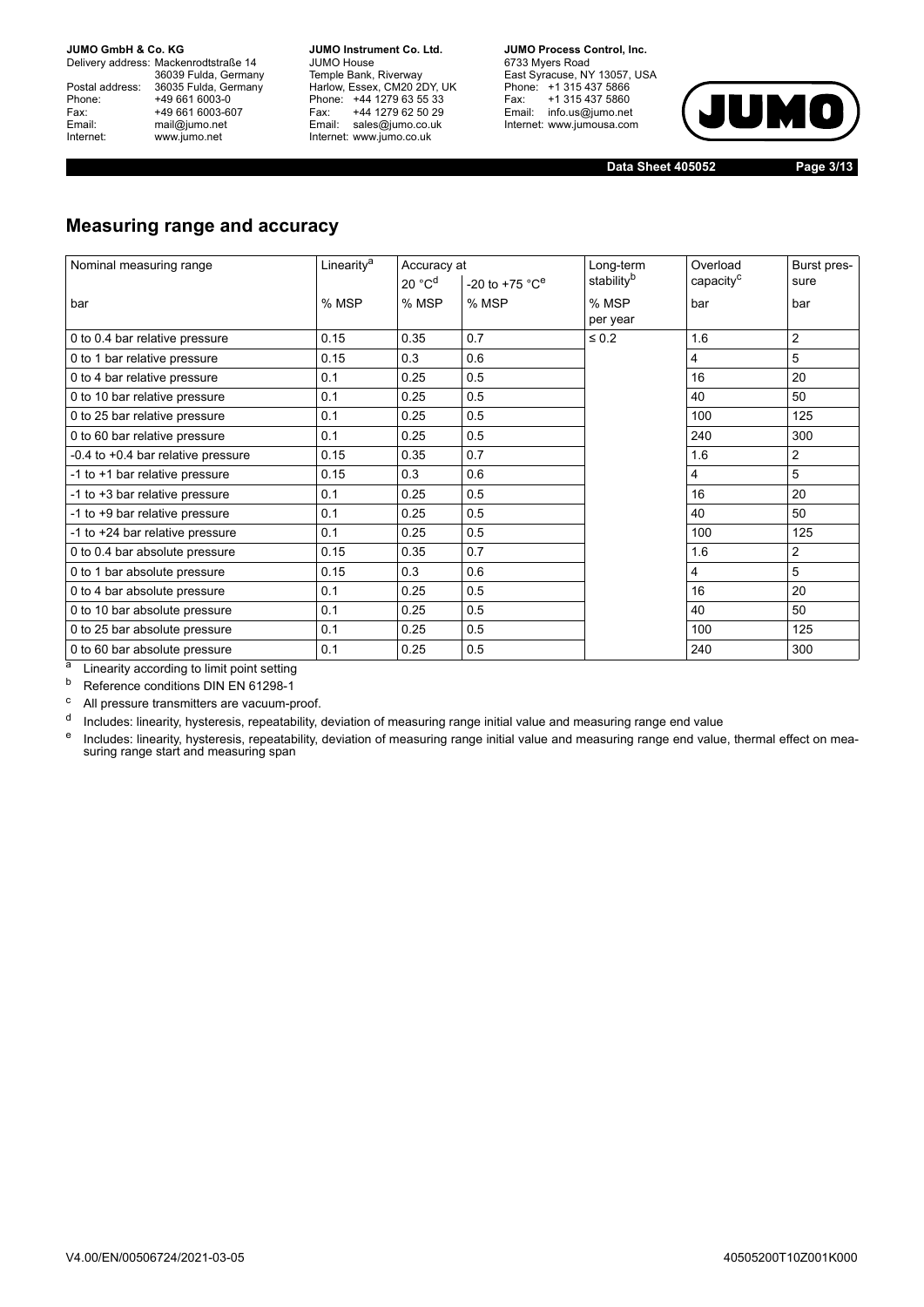Delivery address: Mackenrodtstraße 14 36039 Fulda, Germany<br>Postal address: 36035 Fulda, Germany Phone: +49 661 6003-0<br>
Fax: +49 661 6003-6<br>
Email: mail@jumo.net +49 661 6003-607 Email: mail@jumo.net<br>Internet: www.iumo.net www.jumo.net

**JUMO Instrument Co. Ltd.** JUMO House Temple Bank, Riverway<br>Harlow, Essex, CM20 2DY, UK<br>Phone: +44 1279 63 55 33 Fax: +44 1279 62 50 29 Fax. THE IZIS OF OUR Internet: www.jumo.co.uk

**JUMO Process Control, Inc.** 6733 Myers Road East Syracuse, NY 13057, USA<br>Phone: +1 315 437 5866<br>Fax: +1 315 437 5860 Email: info.us@jumo.net Internet: www.jumousa.com



**Data Sheet 405052 Page 4/13**

## **Outputs**

All analog outputs in 3-wire technology/Switching outputs: open collector, PNP switching

| Attenuation                            | 0 to 99.99 s                                                    |
|----------------------------------------|-----------------------------------------------------------------|
| Analog output                          |                                                                 |
| Current                                |                                                                 |
| Output 475                             | 4 to 20 mA (and 1× PNP switching output)                        |
| Output 476                             | 0 to 20 mA (and 1× PNP switching output)                        |
| Voltage                                |                                                                 |
| Output 477                             | 0 to 10 V (and 1× PNP switching output)                         |
| Setting range                          | Measurement range scaling (turn down) 1:4                       |
| Switching point                        | Configurable in the nominal measuring range (> release point)   |
| Release point                          | Configurable in the nominal measuring range (< switching point) |
| <b>Hysteresis</b>                      | Configurable in the nominal measuring range                     |
| Input delay                            | 0 to 99,99 s                                                    |
| <b>Burden</b>                          |                                                                 |
| Current                                |                                                                 |
| 4 to 20 mA, three-wire (output 475)    | $RL \le (U_B - 6.5 V) \div 0.022 A (\Omega)$                    |
| 0 to 20 mA, three-wire (output 476)    | $RL \le (U_B - 6.5 V) \div 0.022 A (\Omega)$                    |
| Voltage                                |                                                                 |
| DC 0 bis 10 V, three-wire (output 477) | $RL \ge 10 k\Omega$                                             |
| Step response time (analog input)      |                                                                 |
| $T_{90}$                               | $\leq 100$ ms                                                   |
| Switching output                       |                                                                 |
| Output 470, 475, 476 or 477            | 1× PNP switching output                                         |
| Output 471                             | 2× PNP switching outputs                                        |
| Switching type                         | Break contact/make contact                                      |
| Switching function                     | Window/hysteresis                                               |
| Switching capacity                     |                                                                 |
| Voltage drop from U <sub>B</sub>       | $PNP \leq 2V$                                                   |
| Contact rating                         | ON $\leq$ 250 mA/OFF $\leq$ 1 mA                                |
| Switching cycles                       | $>10$ million                                                   |
| Response time                          | $\leq$ 20 ms                                                    |
| Short-circuit proof                    | Yes                                                             |
| Current load check                     |                                                                 |
| Pulse period                           | 2 s; $TON40$ ms                                                 |
| Periodic protective circuit            | $f = 0.5$ Hz                                                    |
| with overcurrent                       | Display: Err3 switching output K 1, Err4 switching output K 2   |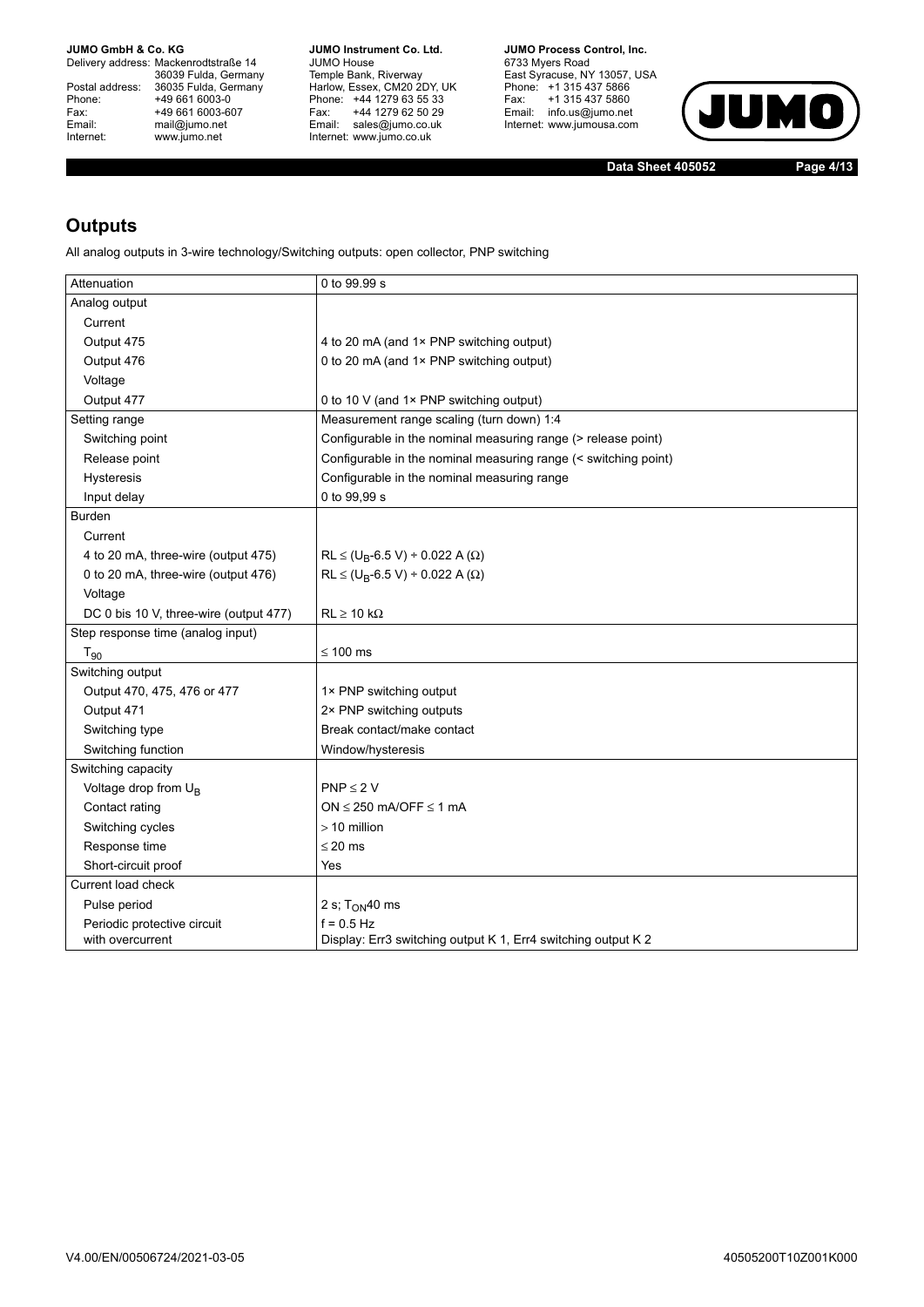Delivery address: Mackenrodtstraße 14 36039 Fulda, Germany<br>Postal address: 36035 Fulda, Germany Phone: +49 661 6003-0<br>
Fax: +49 661 6003-6<br>
Email: mail@jumo.net +49 661 6003-607 Email: mail@jumo.net<br>Internet: www.iumo.net www.jumo.net

**JUMO Instrument Co. Ltd.** JUMO House Temple Bank, Riverway<br>Harlow, Essex, CM20 2DY, UK Phone: +44 1279 63 55 33<br>Fax: +44 1279 62 50 29 Fax: +44 1279 62 50 29<br>Email: sales@jumo.co.uk Internet: www.jumo.co.uk

**JUMO Process Control, Inc.** 6733 Myers Road East Syracuse, NY 13057, USA<br>Phone: +1 315 437 5866<br>Fax: +1 315 437 5860 Email: info.us@jumo.net Internet: www.jumousa.com



**Data Sheet 405052 Page 5/13**

### **Mechanical features**

| Process connection                            |                                                                      |
|-----------------------------------------------|----------------------------------------------------------------------|
| Material                                      | Stainless steel 316 L                                                |
| Surface                                       | $Ra \leq 0.8 \mu m$                                                  |
| Process seal                                  | All flange connections are welded and therefore have no seals!       |
| Process connection 521, 523, 571, 576,<br>652 | FPM as standard                                                      |
| Process connection 575                        | FPM as standard, O-ring at front                                     |
| Process connection 997<br>(JUMO PEKA)         | FPM, VMQ, silicon EPDM; FDA-compliant, options see data sheet 409711 |
| Measuring diaphragm                           |                                                                      |
| Material                                      | Stainless steel 316 L                                                |
| Surface                                       | $Ra \leq 0.8$ µm                                                     |
| Housing                                       |                                                                      |
| Material                                      | Stainless steel 316 L                                                |
| Surface                                       | $Ra \leq 0.8$ µm                                                     |
| Threaded sleeve M12 × 1                       | Stainless steel 316 L                                                |
| Housing seal                                  | VMQ silicon; FDA-compliant                                           |
| Display                                       | PA (polyamide)                                                       |
| Control element screw plug                    |                                                                      |
| Material                                      | Aluminum 3 2315                                                      |
| Surface                                       | Eloxal coating                                                       |
| Seal                                          | VMQ silicon; FDA-compliant                                           |
| Weight                                        | 200 g with G 1/2 (process connection 504)                            |

### **Environmental influences**

| Permissible temperatures       |                                                                                             |
|--------------------------------|---------------------------------------------------------------------------------------------|
| Medium                         | -25 to +100 $\degree$ C (135 $\degree$ C max 1 hour/day; no function here)                  |
| For basic type extension 004   | $-25$ to $+200$ °C                                                                          |
| Environment                    | -25 to +75 $^{\circ}$ C                                                                     |
| Ambient temperature -50 °C     | Restricted function: stationary use only, danger of broken cable, display does not function |
| Storage                        | -40 to +85 $^{\circ}$ C                                                                     |
| Permissible relative humidity  |                                                                                             |
| In operation                   | 100 % rel. humidity, including condensation of instrument outer sleeve                      |
| Storage                        | 90 % rel. humidity, no condensation                                                         |
| Permissible mechanical loading | According to IEC 60068-2-6, IEC 60068-2-27                                                  |
| Vibration resistance           | 20 g, 10 to 2000 Hz                                                                         |
| Shock resistance               | 50 g for 11 ms/100 g for 1 ms                                                               |
| Electromagnetic compatibility  | According to DIN EN 61326-2-3.                                                              |
|                                | with 4-pin connecting cable and grounded enclosure only!                                    |
| Interference emission          | Class $B^a$                                                                                 |
| Interference immunity          | Industrial requirements                                                                     |
| Protection                     | IP67, according to DIN EN 60529 (with suitable mating piece when connected)                 |

<sup>a</sup> The product is suitable for industrial use as well as for households and small businesses.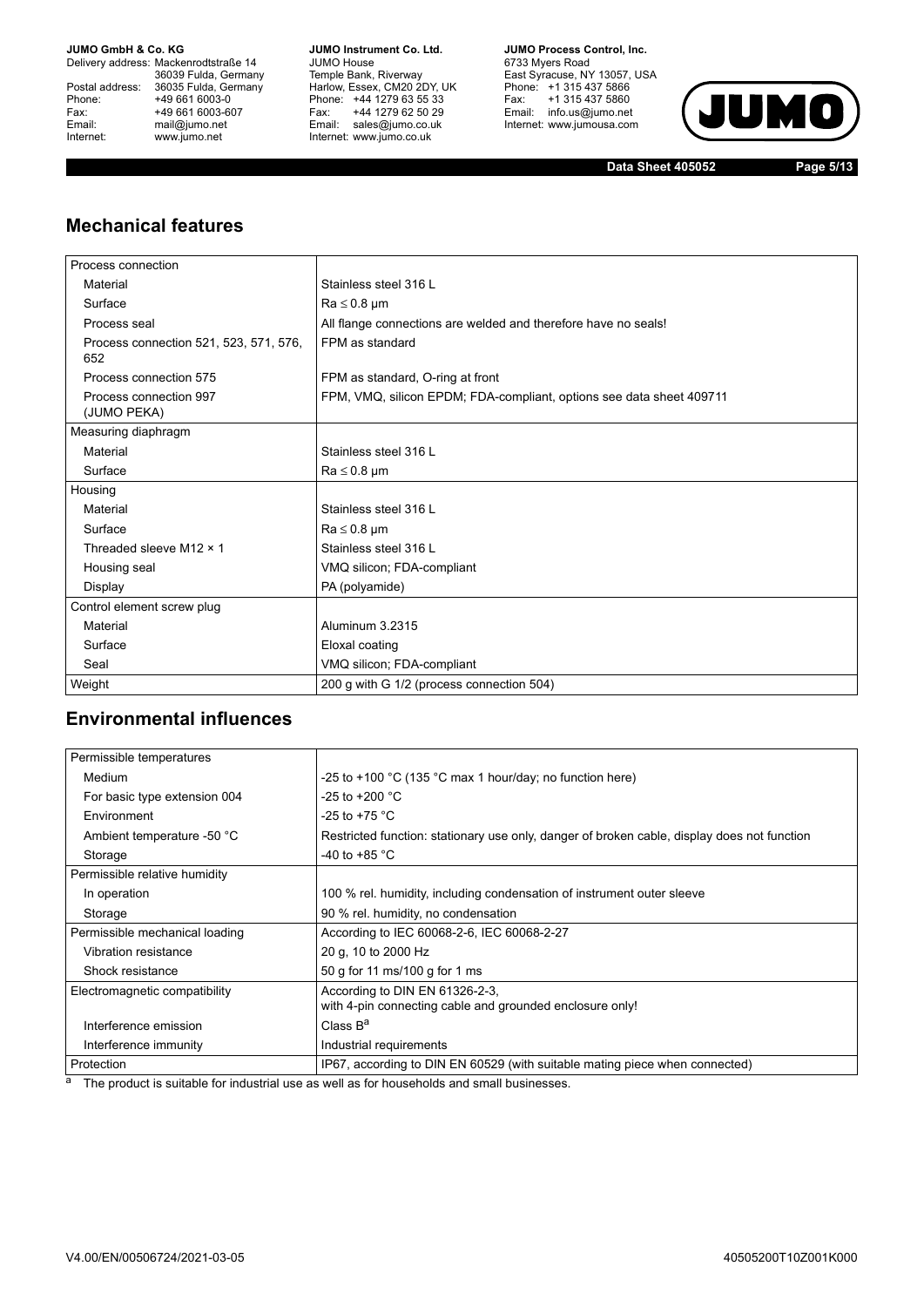Delivery address: Mackenrodtstraße 14 36039 Fulda, Germany<br>Postal address: 36035 Fulda, Germany Phone: +49 661 6003-0<br>
Fax: +49 661 6003-6<br>
Email: mail@jumo.net +49 661 6003-607 Email: mail@jumo.net<br>Internet: www.iumo.net www.jumo.net

**JUMO Instrument Co. Ltd.** JUMO House Temple Bank, Riverway<br>Harlow, Essex, CM20 2DY, UK Phone: +44 1279 63 55 33<br>Fax: +44 1279 62 50 29 Fax: +44 1279 62 50 29<br>Email: sales@jumo.co.uk Internet: www.jumo.co.uk

**JUMO Process Control, Inc.** 6733 Myers Road East Syracuse, NY 13057, USA<br>Phone: +1 315 437 5866<br>Fax: +1 315 437 5860 Email: info.us@jumo.net Internet: www.jumousa.com



**Data Sheet 405052 Page 6/13**

### **Electrical data**

| Voltage supply U <sub>R</sub> <sup>a</sup> | Nominal voltage DC 24 V                                                                                                                       |
|--------------------------------------------|-----------------------------------------------------------------------------------------------------------------------------------------------|
| 0 to 20 mA, three-wire                     | DC 12 to 30 V                                                                                                                                 |
| 4 to 20 mA, three-wire                     | DC 12 to 30 V                                                                                                                                 |
| 0 to 10 V. three-wire                      | DC 14 to 30 V                                                                                                                                 |
| Less than the permitted voltage supply     | Display Err 5                                                                                                                                 |
| Reverse polarity protection                | <b>YES</b>                                                                                                                                    |
| Power consumption                          | $\leq$ 45 mA without load, $\leq$ 545 mA with load 2× PNP                                                                                     |
| Electrical connection                      | Round plug M12 × 1, 4-pin, A-coded (for assignment see chapter "Connection diagram",<br>Page 10)                                              |
| Circuit                                    | <b>SELV</b>                                                                                                                                   |
| Requirements                               | The device must be equipped with an electrical circuit that meets the requirements of EN 61010-1<br>with regard to "Limited-energy circuits". |

a Residual ripple: Peak voltages must not exceed or fall below the values specified for the voltage supply!

### **Approvals and approval marks**

| EHEDG                            |                                                                                                     |
|----------------------------------|-----------------------------------------------------------------------------------------------------|
| Test facility                    | Research Center Weihenstephan for Brewing and Food Quality                                          |
| Certificate/Certification number | EL Class 1/EHEDG-C2000058 (2020-11-06)                                                              |
| Inspection basis                 | EHEDG design specifications (doc. 8 – Hygienic Design Principles)                                   |
|                                  | EHEDG tests for verifying ease of cleaning<br>(doc. 2, Third Edition, July 2004, updated June 2007) |
| Valid for                        | Process connection 613 (Clamp DN 25, 32, 40),                                                       |
|                                  | Process connection 616 (Clamp DN 50).                                                               |
|                                  | Process connection 997 (JUMO PEKA hygienic process connection)                                      |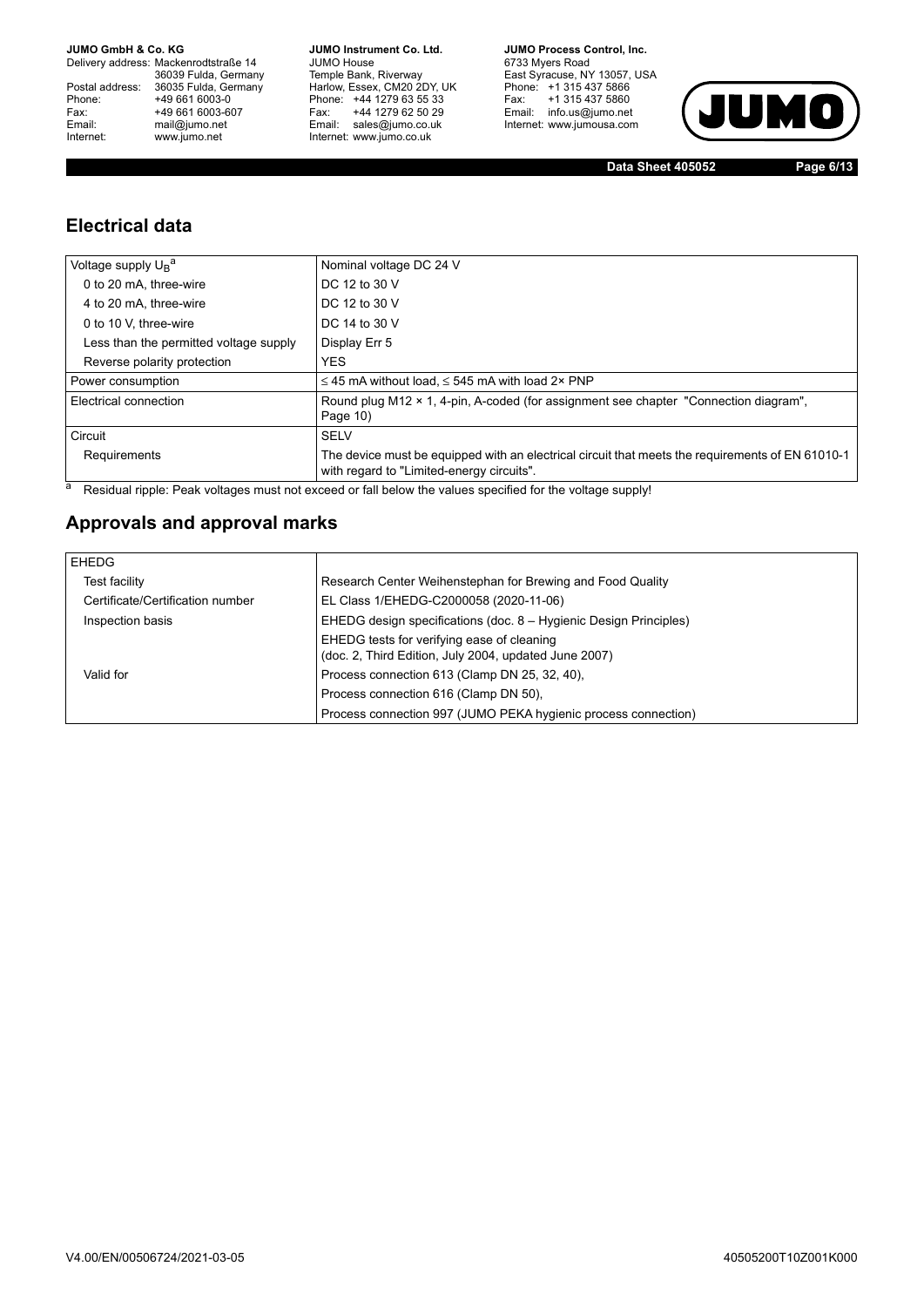Delivery address: Mackenrodtstraße 14 36039 Fulda, Germany<br>Postal address: 36035 Fulda, Germany Phone: +49 661 6003-0<br>
Fax: +49 661 6003-6<br>
Email: mail@jumo.net +49 661 6003-607 Email: mail@jumo.net<br>Internet: www.iumo.net www.jumo.net

**JUMO Instrument Co. Ltd.** JUMO House Temple Bank, Riverway<br>Harlow, Essex, CM20 2DY, UK Phone: +44 1279 63 55 33<br>Fax: +44 1279 62 50 29 +44 1279 62 50 29 Email: sales@jumo.co.uk Internet: www.jumo.co.uk

**JUMO Process Control, Inc.** 6733 Myers Road East Syracuse, NY 13057, USA<br>Phone: +1 315 437 5866<br>Fax: +1 315 437 5860 rax. Tribit 437 3000 Internet: www.jumousa.com



**Data Sheet 405052 Page 7/13**

## **Dimensions**



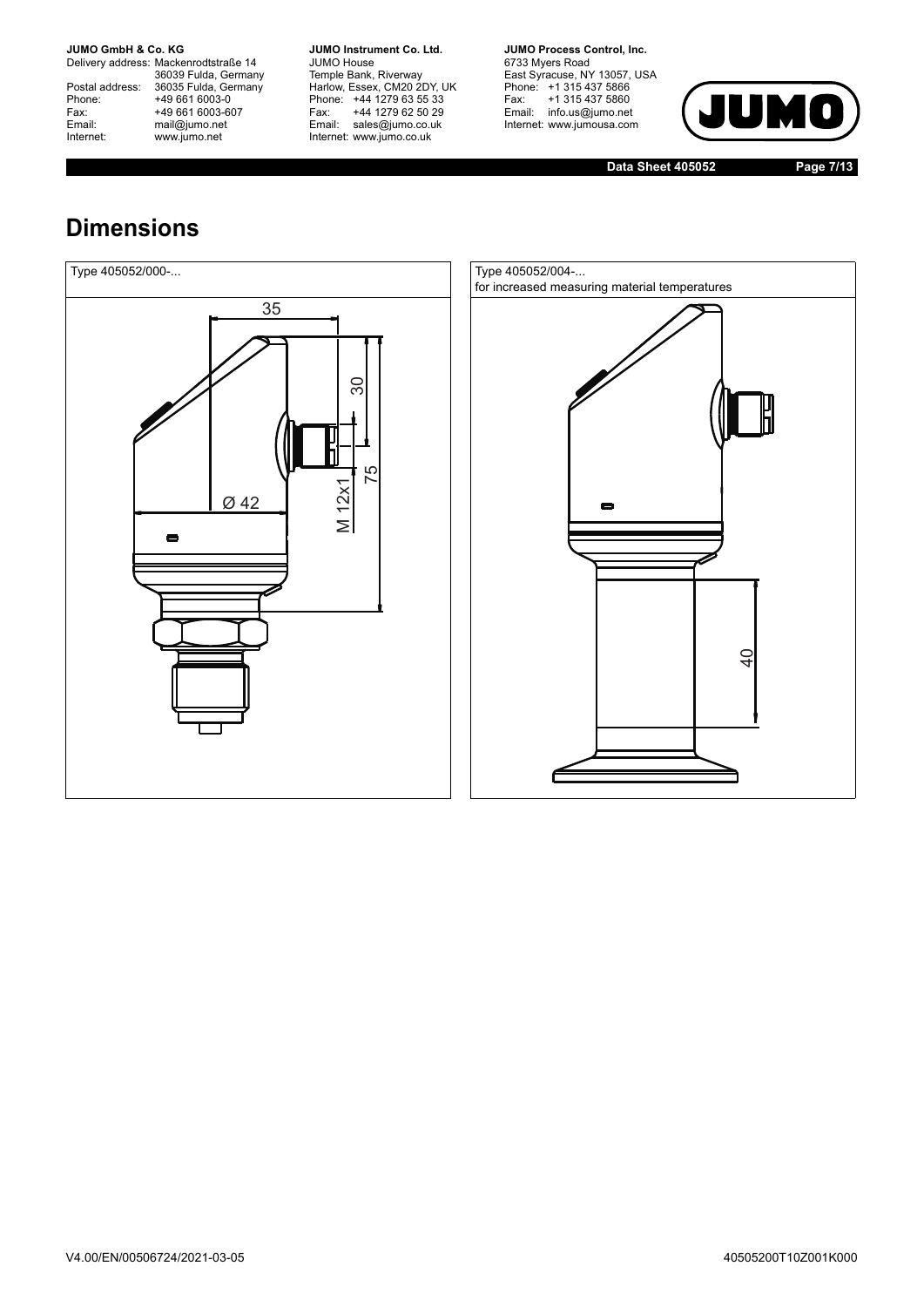Delivery address: Mackenrodtstraße 14 36039 Fulda, Germany<br>Postal address: 36035 Fulda, Germany Phone: +49 661 6003-0<br>
Fax: +49 661 6003-6<br>
Email: mail@jumo.net +49 661 6003-607 mail@jumo.net Internet: www.jumo.net

**JUMO Instrument Co. Ltd.** JUMO House Temple Bank, Riverway<br>Harlow, Essex, CM20 2DY, UK Phone: +44 1279 63 55 33<br>Fax: +44 1279 62 50 29 +44 1279 62 50 29 Email: sales@jumo.co.uk Internet: www.jumo.co.uk

**JUMO Process Control. Inc.** 6733 Myers Road East Syracuse, NY 13057, USA Phone: +1 315 437 5866<br>Fax: +1 315 437 5860 Email: info.us@jumo.net Internet: www.jumousa.com

 $27$ 



**Data Sheet 405052 Page 8/13**

## **Process connections, not front-flush**





## **Process connections, front-flush**

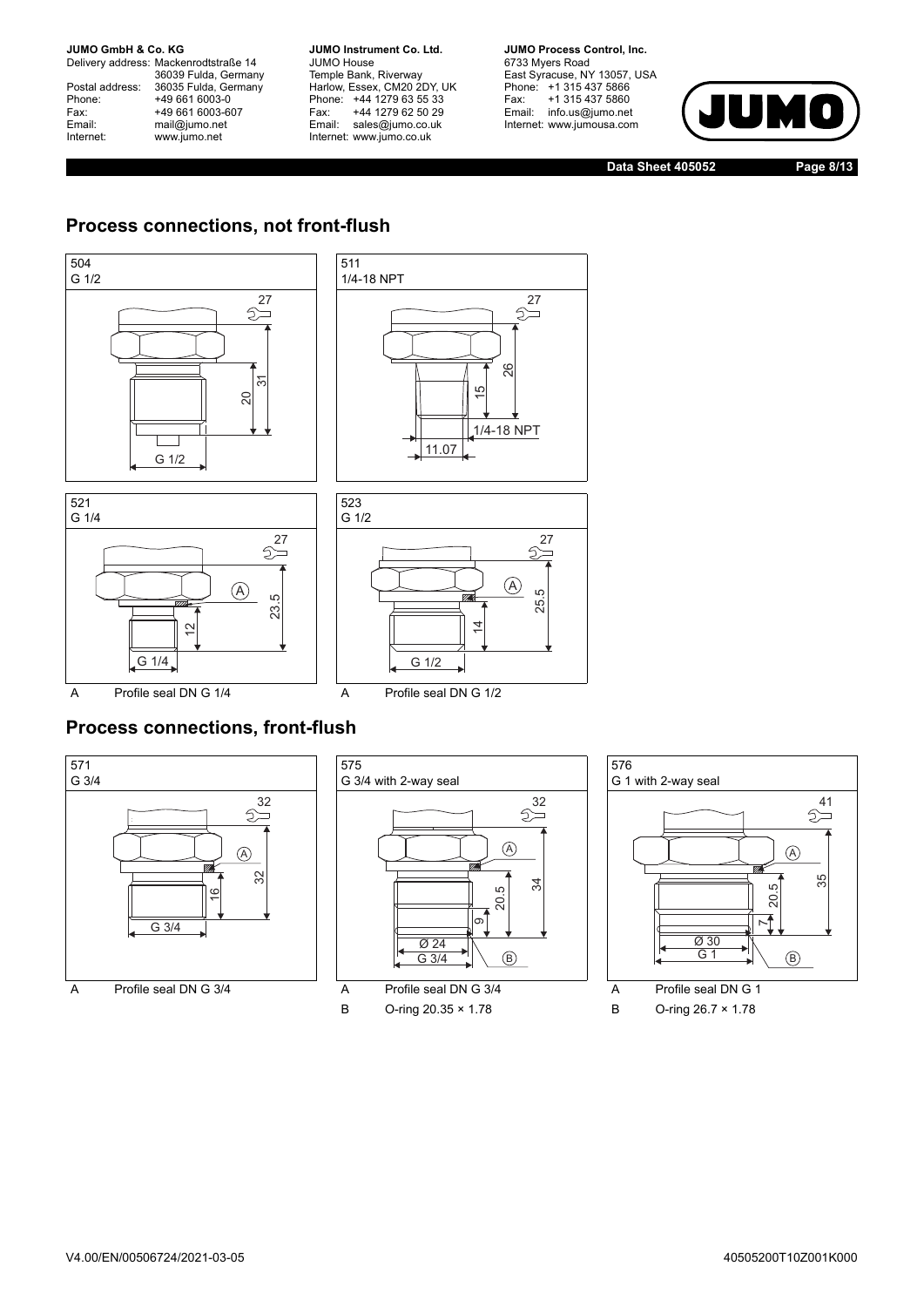Delivery address: Mackenrodtstraße 14 36039 Fulda, Germany<br>Postal address: 36035 Fulda, Germany Phone: +49 661 6003-0<br>
Fax: +49 661 6003-6<br>
Email: mail@jumo.net +49 661 6003-607 Email: mail@jumo.net<br>Internet: www.iumo.net www.jumo.net

**JUMO Instrument Co. Ltd.** JUMO House Temple Bank, Riverway<br>Harlow, Essex, CM20 2DY, UK Phone: +44 1279 63 55 33<br>Fax: +44 1279 62 50 29 +44 1279 62 50 29 Email: sales@jumo.co.uk Internet: www.jumo.co.uk

**JUMO Process Control. Inc.** 6733 Myers Road East Syracuse, NY 13057, USA<br>Phone: +1 315 437 5866<br>Fax: +1 315 437 5860 Email: info.us@jumo.net Internet: www.jumousa.com



**Data Sheet 405052 Page 9/13**





| Process<br>connection | DN | ØD <sub>1</sub> | ØD <sub>2</sub> | $\varnothing$ D <sub>3</sub> | $\emptyset$ D <sub>A</sub> | └  | Process<br>connection | DN<br><b>DIN 32676</b> | DN<br>(inch) | DN<br><b>ISO 2852</b> | ØD <sub>1</sub> | Ø  |
|-----------------------|----|-----------------|-----------------|------------------------------|----------------------------|----|-----------------------|------------------------|--------------|-----------------------|-----------------|----|
| 603                   | 20 | 36.5            | 30              | $RD$ 44 $\times$ 1/6         | 54                         | 13 | 612                   | 10                     |              |                       | 27.5            | 34 |
| 604                   | 25 | 44              | 35              | $RD$ 52 $\times$ 1/6         | 63                         | 15 |                       | 15                     |              | 10                    |                 |    |
| 606                   | 40 | 56              | 48              | $RD$ 65 $\times$ 1/6         | 78                         | 15 |                       | 20                     |              | 15                    |                 |    |
| 607                   | 50 | 68.5            | 61              | $RD$ 78 $\times$ 1/6         | 92                         | 16 | 613 <sup>a</sup>      | 25                     |              | 20                    | 43.5            | 50 |
|                       |    |                 |                 |                              |                            |    |                       |                        |              |                       |                 |    |

| Process          | DN        | DN     | DN              | $ØD_1$ | ØD <sub>2</sub> |
|------------------|-----------|--------|-----------------|--------|-----------------|
| connection       | DIN 32676 | (inch) | <b>ISO 2852</b> |        |                 |
| 612              | 10        |        | 8               | 27.5   | 34              |
|                  | 15        |        | 10              |        |                 |
|                  | 20        |        | 15              |        |                 |
| 613 <sup>a</sup> | 25        |        | 20              | 43.5   | 50.5            |
|                  | 32        | 1.5    | 25              |        |                 |
|                  | 40        |        | 32              |        |                 |
| 616 <sup>a</sup> | 50        | 2      | 40              | 56.5   | 64              |

a certified according to EHEDG







a certified according to EHEDG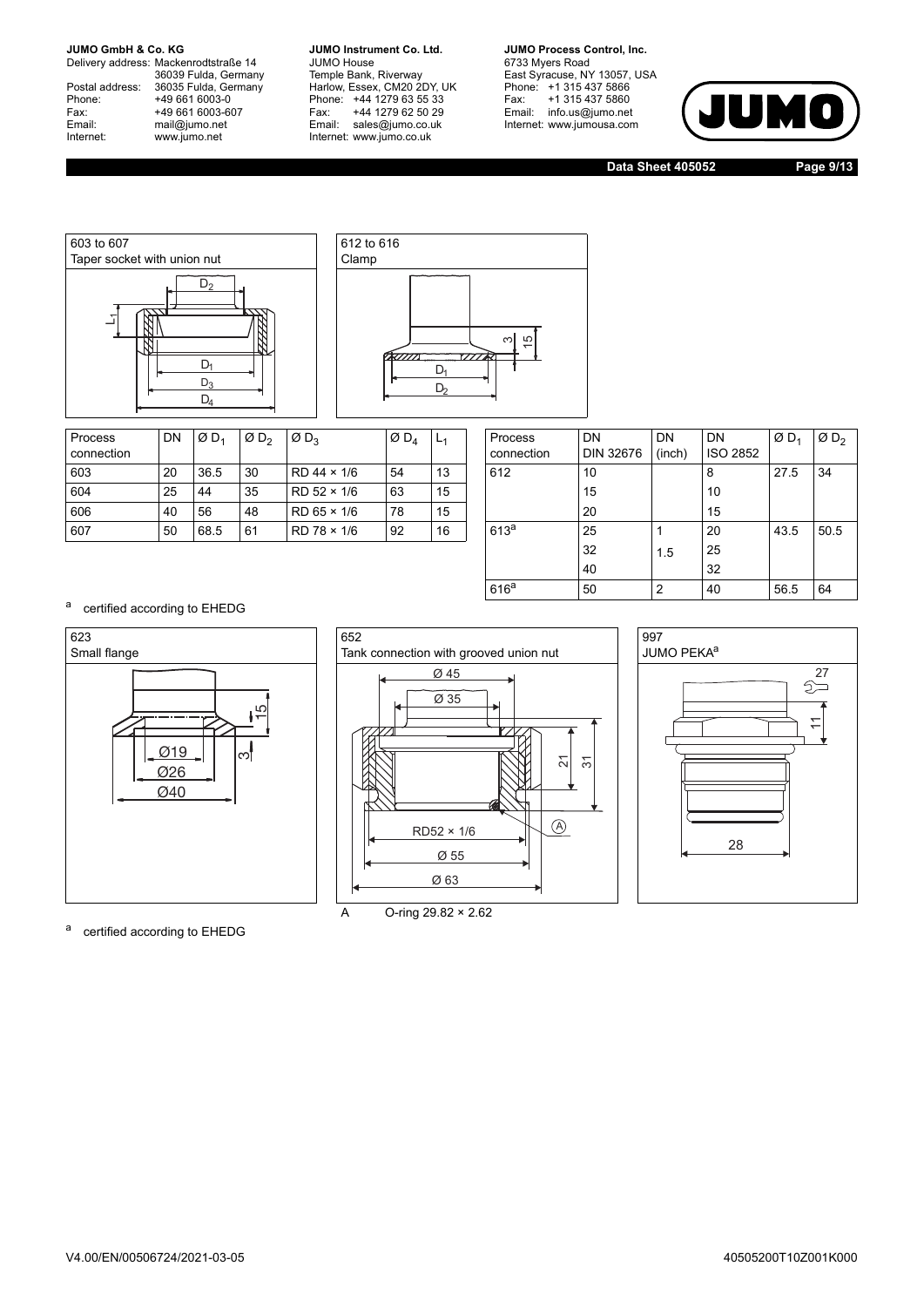Delivery address: Mackenrodtstraße 14 36039 Fulda, Germany<br>Postal address: 36035 Fulda, Germany Phone: +49 661 6003-0<br>
Fax: +49 661 6003-6<br>
Email: mail@jumo.net +49 661 6003-607 mail@jumo.net Internet: www.jumo.net

**JUMO Instrument Co. Ltd.** JUMO House Temple Bank, Riverway<br>Harlow, Essex, CM20 2DY, UK Phone: +44 1279 63 55 33<br>Fax: +44 1279 62 50 29 +44 1279 62 50 29 Email: sales@jumo.co.uk Internet: www.jumo.co.uk

**JUMO Process Control, Inc.** 6733 Myers Road East Syracuse, NY 13057, USA<br>Phone: +1 315 437 5866<br>Fax: +1 315 437 5860 Fax: +1 315 437 5860<br>Email: info.us@jumo.net Internet: www.jumousa.com



**Data Sheet 405052 Page 10/13**

## **Connection diagram**

The connection diagram in the data sheet provides preliminary information about the connection options. For the electrical connection, only use the installation instructions or the operating manual. The knowledge and the correct technical compliance with the safety information and warnings contained in these documents are mandatory for mounting, electrical connection, and startup as well as for safety during operation.

| Output 470<br>Output 471 |                                                                 |                                                                      |                                                 |                                                              |                                          | Output 475 - 477                         |  |  |
|--------------------------|-----------------------------------------------------------------|----------------------------------------------------------------------|-------------------------------------------------|--------------------------------------------------------------|------------------------------------------|------------------------------------------|--|--|
| 1 PNP switching output   |                                                                 | 2 PNP switching outputs                                              |                                                 |                                                              |                                          | 1 PNP switching output + 1 analog output |  |  |
| D2<br>L+<br>K1           |                                                                 | $\bullet$ 2<br>L+<br>30<br>$\overline{K1}$<br>$\overline{K2}$<br>۔ ا |                                                 |                                                              | $\bullet$ 2<br>ιH<br>3<br>K <sub>1</sub> |                                          |  |  |
| Voltage<br>supply        |                                                                 | Voltage<br>supply                                                    |                                                 |                                                              | Voltage<br>supply                        |                                          |  |  |
| $1L+$                    | DC 12(14) to 30 V                                               | $1L+$                                                                | DC 12(14) to 30 V                               |                                                              | $1L+$                                    | DC 12(14) to 30 V                        |  |  |
| $3L -$                   | (GND)                                                           | $3L -$                                                               | (GND)                                           |                                                              | $3L -$                                   | (GND)                                    |  |  |
| Output                   |                                                                 | Output                                                               |                                                 |                                                              | Output                                   |                                          |  |  |
| 4 K1                     | Highside open collector<br>max. 250 mA                          | 2 K <sub>2</sub>                                                     | Highside open collector<br>max. 250 mA          |                                                              | 2 analog                                 | 0(4) to 20 mA/0 to 10 V                  |  |  |
| 2                        | nc                                                              | 4 K1                                                                 |                                                 |                                                              | 4 K1                                     | Highside open collector<br>max. 250 mA   |  |  |
| 5                        | Interface                                                       | 5                                                                    | Interface                                       |                                                              | 5                                        | Interface                                |  |  |
|                          | Color assignment: Connecting cable round plug M12 × 1           |                                                                      | 1 <sub>BN</sub><br>2 WH<br>3 BU<br>4 BK<br>5 GY | <b>Brown</b><br>White<br><b>Blue</b><br><b>Black</b><br>Grey |                                          |                                          |  |  |
|                          | The color assignment is only apply tor A-coded standard cables! |                                                                      |                                                 |                                                              |                                          |                                          |  |  |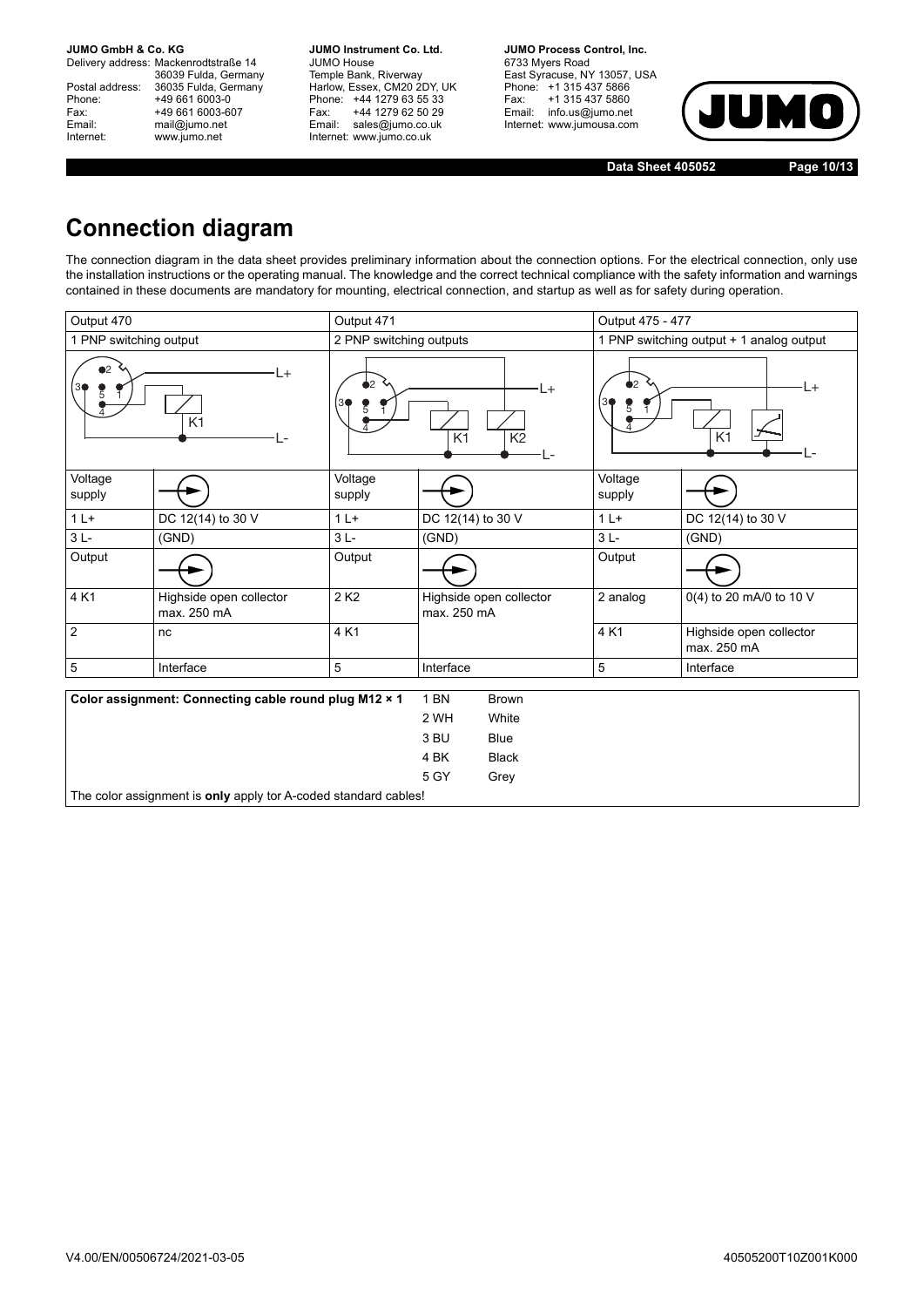Delivery address: Mackenrodtstraße 14 36039 Fulda, Germany<br>Postal address: 36035 Fulda, Germany Phone: +49 661 6003-0<br>
Fax: +49 661 6003-6<br>
Email: mail@jumo.net +49 661 6003-607 Email: mail@jumo.net<br>Internet: www.iumo.net www.jumo.net

**JUMO Instrument Co. Ltd.** JUMO House Temple Bank, Riverway<br>Harlow, Essex, CM20 2DY, UK<br>Phone: +44 1279 63 55 33 Fax: +44 1279 62 50 29 Fax: +44 1279 62 50 29<br>Email: sales@jumo.co.uk Internet: www.jumo.co.uk

**JUMO Process Control. Inc.** 6733 Myers Road East Syracuse, NY 13057, USA<br>Phone: +1 315 437 5866<br>Fax: +1 315 437 5860 Email: info.us@jumo.net Internet: www.jumousa.com



**Data Sheet 405052 Page 11/13**

## **Order details**

|            | (1) | <b>Basic type</b>                                                                                                                                                      |
|------------|-----|------------------------------------------------------------------------------------------------------------------------------------------------------------------------|
| 405052/000 |     | JUMO DELOS SI – Precision pressure transmitter with switching contacts and display <sup>a</sup>                                                                        |
| 405052/004 |     | JUMO DELOS SI - Precision pressure transmitter with switching contacts and display                                                                                     |
|            |     | for increased measuring material temperatures up to 200 °C <sup>b</sup>                                                                                                |
| 405052/999 |     | JUMO DELOS SI - Precision pressure transmitter with switching contacts and display, special version                                                                    |
|            | (2) | Input                                                                                                                                                                  |
| 452        |     | 0 to 0.4 bar relative pressure                                                                                                                                         |
| 454        |     | 0 to 1 bar relative pressure                                                                                                                                           |
| 457        |     | 0 to 4 bar relative pressure                                                                                                                                           |
| 459        |     | 0 to 10 bar relative pressure                                                                                                                                          |
| 461        |     | 0 to 25 bar relative pressure                                                                                                                                          |
| 463        |     | 0 to 60 bar relative pressure                                                                                                                                          |
| 447        |     | -400 to +400 mbar relative pressure                                                                                                                                    |
| 449        |     | -1 to +1 bar relative pressure                                                                                                                                         |
| 481        |     | -1 to +3 bar relative pressure                                                                                                                                         |
| 483        |     | -1 to +9 bar relative pressure                                                                                                                                         |
| 485        |     | -1 to +24 bar relative pressure                                                                                                                                        |
| 486        |     | 0 to 400 mbar absolute pressure                                                                                                                                        |
| 488        |     | 0 to 1 bar absolute pressure                                                                                                                                           |
| 491        |     | 0 to 4 bar absolute pressure                                                                                                                                           |
| 493        |     | 0 to 10 bar absolute pressure                                                                                                                                          |
| 495        |     | 0 to 25 bar absolute pressure                                                                                                                                          |
| 506        |     | 0 to 60 bar absolute pressure                                                                                                                                          |
|            | (3) | Output                                                                                                                                                                 |
| 470        |     | 1× PNP switching output                                                                                                                                                |
| 471        |     | 2× PNP switching outputs                                                                                                                                               |
| 475        |     | 1× PNP switching output and 1× analog output 4 to 20 mA <sup>c</sup>                                                                                                   |
| 476        |     | 1× PNP switching output and 1× analog output 0 to 20 mA <sup>c</sup>                                                                                                   |
| 477        |     | 1× PNP switching output and 1× analog output 0 to 10 V <sup>c</sup>                                                                                                    |
|            | (4) | <b>Process connection</b>                                                                                                                                              |
| 504        |     | G 1/2 EN 837<br>1/4-18 NPT EN 837                                                                                                                                      |
| 511        |     | G 1/4 DIN 3852-11                                                                                                                                                      |
| 521<br>523 |     | G 1/2 DIN 3852-11                                                                                                                                                      |
|            |     |                                                                                                                                                                        |
| 571        |     | G 3/4 front-flush EN ISO 228-1<br>G 3/4 front-flush with 2-way seal                                                                                                    |
| 575        |     |                                                                                                                                                                        |
| 576        |     | G 1 front-flush with 2-way seal                                                                                                                                        |
| 603        |     | Taper socket with union nut DN 20 DIN 11851 (dairy screw connection) <sup>d</sup>                                                                                      |
| 604        |     | Taper socket with union nut DN 25 DIN 11851 (dairy screw connection) <sup>d</sup>                                                                                      |
| 606        |     | Taper socket with union nut DN 40 DIN 11851 (dairy screw connection) <sup>d</sup><br>Taper socket with union nut DN 50 DIN 11851 (dairy screw connection) <sup>d</sup> |
| 607        |     |                                                                                                                                                                        |
| 612<br>613 |     | Clamp DN 10, 15, 20 DIN 32676<br>Clamp DN 25, 32, 40 DIN 32676 <sup>e</sup>                                                                                            |
|            |     |                                                                                                                                                                        |
| 616        |     | Clamp DN 50 DIN 32676, 2" ISO 2852 <sup>e</sup>                                                                                                                        |
| 623        |     | Small flange DN 25 DIN 28403                                                                                                                                           |
| 652        |     | Tank connection with grooved union nut DN 25 <sup>f</sup>                                                                                                              |
| 653        |     | Tank connection with grooved union nut DN 40                                                                                                                           |
| 997        |     | JUMO PEKA hygienic process connection <sup>e, g</sup>                                                                                                                  |
| 998        |     | Diaphragm seal, version with screw connection                                                                                                                          |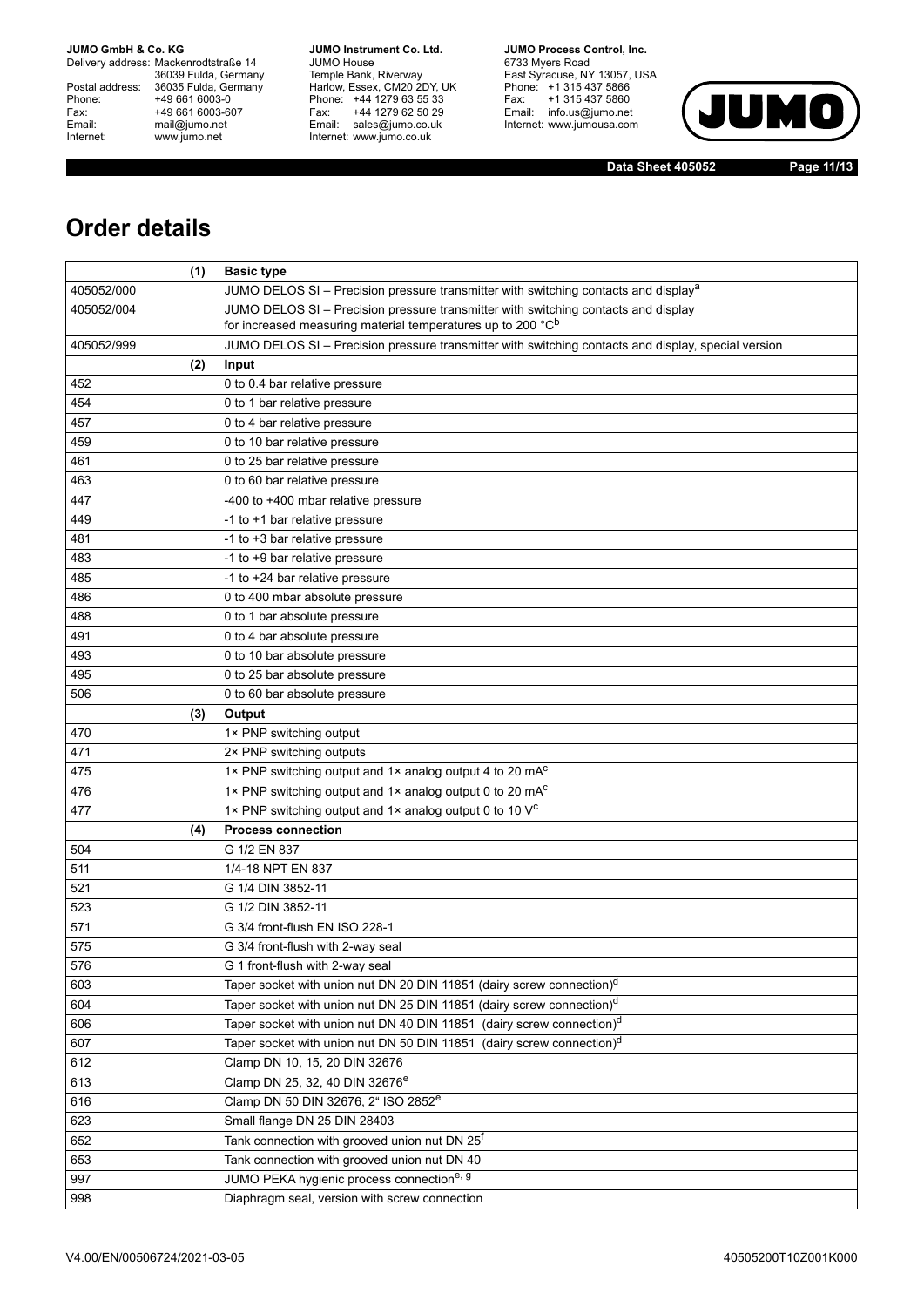Delivery address: Mackenrodtstraße 14 36039 Fulda, Germany Postal address: 36035 Fulda, Germany<br>Phone: +49 661 6003-0 Phone: +49 661 6003-0<br>
Fax: +49 661 6003-6<br>
Email: mail@iumo.net +49 661 6003-607 mail@jumo.net Internet: www.jumo.net

**JUMO Instrument Co. Ltd.** JUMO House Temple Bank, Riverway<br>Harlow, Essex, CM20 2DY, UK Phone: +44 1279 63 55 33<br>Fax: +44 1279 62 50 29 +44 1279 62 50 29 Email: sales@jumo.co.uk Internet: www.jumo.co.uk

**JUMO Process Control, Inc.** 6733 Myers Road East Syracuse, NY 13057, USA Phone: +1 315 437 5866<br>Fax: +1 315 437 5860 +1 315 437 5860 Email: info.us@jumo.net Internet: www.jumousa.com



**Data Sheet 405052 Page 12/13**

|     | (5) | <b>Process connection material</b>                          |
|-----|-----|-------------------------------------------------------------|
| 20  |     | CrNi (stainless steel)                                      |
|     | (6) | <b>Electrical connection</b>                                |
| 36  |     | Round plug M12 $\times$ 1                                   |
|     | (7) | Measuring system filling medium                             |
| 01  |     | Silicon oil                                                 |
| 12  |     | FDA-compliant oil                                           |
|     | (8) | <b>Extra codes</b>                                          |
| 000 |     | None                                                        |
| 100 |     | Customized setting (specify required setting in plain text) |
| 374 |     | Inspection certificate 3.1 Material DIN EN 10204            |
| 452 |     | Parts in contact with the medium are electropolished        |
| 591 |     | Restrictor in pressure channel                              |
| 624 |     | Free of oil and grease                                      |
| 634 |     | <b>TAG-number</b>                                           |
| 691 |     | Improved humidity/vibration protection                      |
| 769 |     | Calibration certificate                                     |
| 871 |     | Inspection certificate 3.1 Accuracy DIN EN 10204            |

a This JUMO product is licensed under United States and Canadian patents. Purchasers of the JUMO product outside of the United States and Canada should advise JUMO of any planned sales of products incorporating the JUMO product into the United States and Canada.

 $^{\rm b}$  Measuring devices for increased measuring material temperatures can only be delivered with process connection 571, 575, 576, 603, 604, 606, 607, 612, 613, 623, 652, 997.

<sup>c</sup> Per default: The analog output is freely configurable.

<sup>d</sup> The grooved union nut is included in scope of delivery.

e certified according to EHEDG

Welding socket, seal and grooved union nut are included in scope of delivery.

<sup>g</sup> Suitable adapter for process connection see data sheet 409711.

|               |            |                          |     |                          | 12<br>ເບ |                          |     |                          |    |                          |    |                          |  | (8) |
|---------------|------------|--------------------------|-----|--------------------------|----------|--------------------------|-----|--------------------------|----|--------------------------|----|--------------------------|--|-----|
| Order code    |            | $\overline{\phantom{0}}$ |     | $\overline{\phantom{a}}$ |          | $\sim$                   |     | $\overline{\phantom{a}}$ |    | $\overline{\phantom{a}}$ |    | $\overline{\phantom{a}}$ |  |     |
| Order example | 405052/000 | $\overline{\phantom{0}}$ | 459 |                          | 471      | $\overline{\phantom{a}}$ | 504 | $\overline{\phantom{a}}$ | 20 |                          | 36 |                          |  | 000 |

## **Stock versions**

| Order code                          | Part no. |
|-------------------------------------|----------|
| 405052/000-452-475-504-20-36-01/000 | 00528746 |
| 405052/000-454-475-504-20-36-01/000 | 00527029 |
| 405052/000-457-475-504-20-36-01/000 | 00528156 |
| 405052/000-459-475-504-20-36-01/000 | 00520630 |
| 405052/000-461-475-504-20-36-01/000 | 00528994 |
| 405052/000-449-475-504-20-36-01/000 | 00523317 |